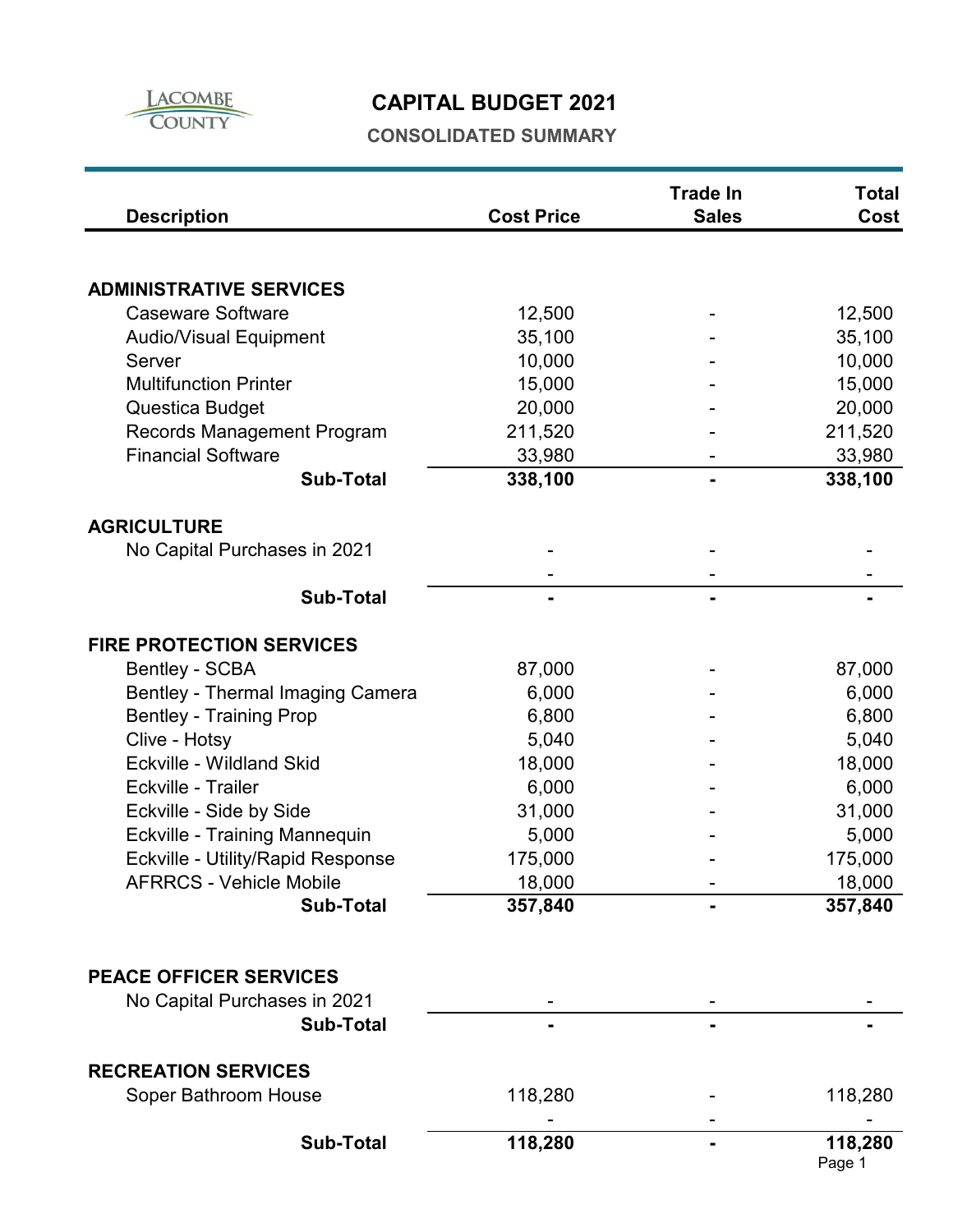

### **CAPITAL BUDGET 2021**

#### **CONSOLIDATED SUMMARY**

| <b>Description</b>                     | <b>Cost Price</b> | <b>Trade In</b><br><b>Sales</b> | <b>Total</b><br>Cost |
|----------------------------------------|-------------------|---------------------------------|----------------------|
| <b>UTILITY SERVICES</b>                |                   |                                 |                      |
| <b>Sunbreaker Cove Wastewater</b>      | 750,000           |                                 | 750,000              |
| <b>Sub-Total</b>                       | 750,000           |                                 | 750,000              |
| <b>OPERATIONS</b>                      |                   |                                 |                      |
| 590 Backhoe                            | 185,000           | 40,000                          | 145,000              |
| 1435 Mower                             | 30,000            | 7,000                           | 23,000               |
| 1435 Mower                             | 30,000            | 7,000                           | 23,000               |
| 1565 Mower                             | 30,000            | 13,000                          | 17,000               |
| <b>Rock Rack</b>                       | 28,000            | 10,000                          | 18,000               |
| <b>T-595 Tracked Skid Steer</b>        | 70,000            | 35,000                          | 35,000               |
| A770 Skid Steer                        | 75,000            | 40,000                          | 35,000               |
| <b>Winch/Gravel Truck</b>              | 210,000           | 35,000                          | 175,000              |
| <b>Gravel Truck</b>                    | 235,000           | 40,000                          | 195,000              |
| 1500 4x4 Truck                         | 45,000            | 2,000                           | 43,000               |
| 1500 4x4 Truck                         | 45,000            | 2,000                           | 43,000               |
| 5500 Service Truck                     | 210,000           | 20,000                          | 190,000              |
| <b>Heavy Duty Equipment Scanner</b>    | 13,000            | 1,000                           | 12,000               |
| One Way Plow                           | 15,000            |                                 | 15,000               |
| One Way Plow                           | 15,000            |                                 | 15,000               |
| One Way Plow                           | 15,000            |                                 | 15,000               |
| <b>Solar Project</b>                   | 155,000           |                                 | 155,000              |
| <b>Land Acquisition - Roads</b>        | 66,000            |                                 | 66,000               |
| <b>Engineered Structures - Roads</b>   | 12,565,310        |                                 | 12,565,310           |
| <b>Engineered Structures - Bridges</b> | 4,379,900         |                                 | 4,379,900            |
| <b>Sub-Total</b>                       | 18,417,210        | 252,000                         | 18,165,210           |
| <b>TOTAL CAPITAL</b>                   | 19,981,430        | 252,000                         | 19,729,430           |